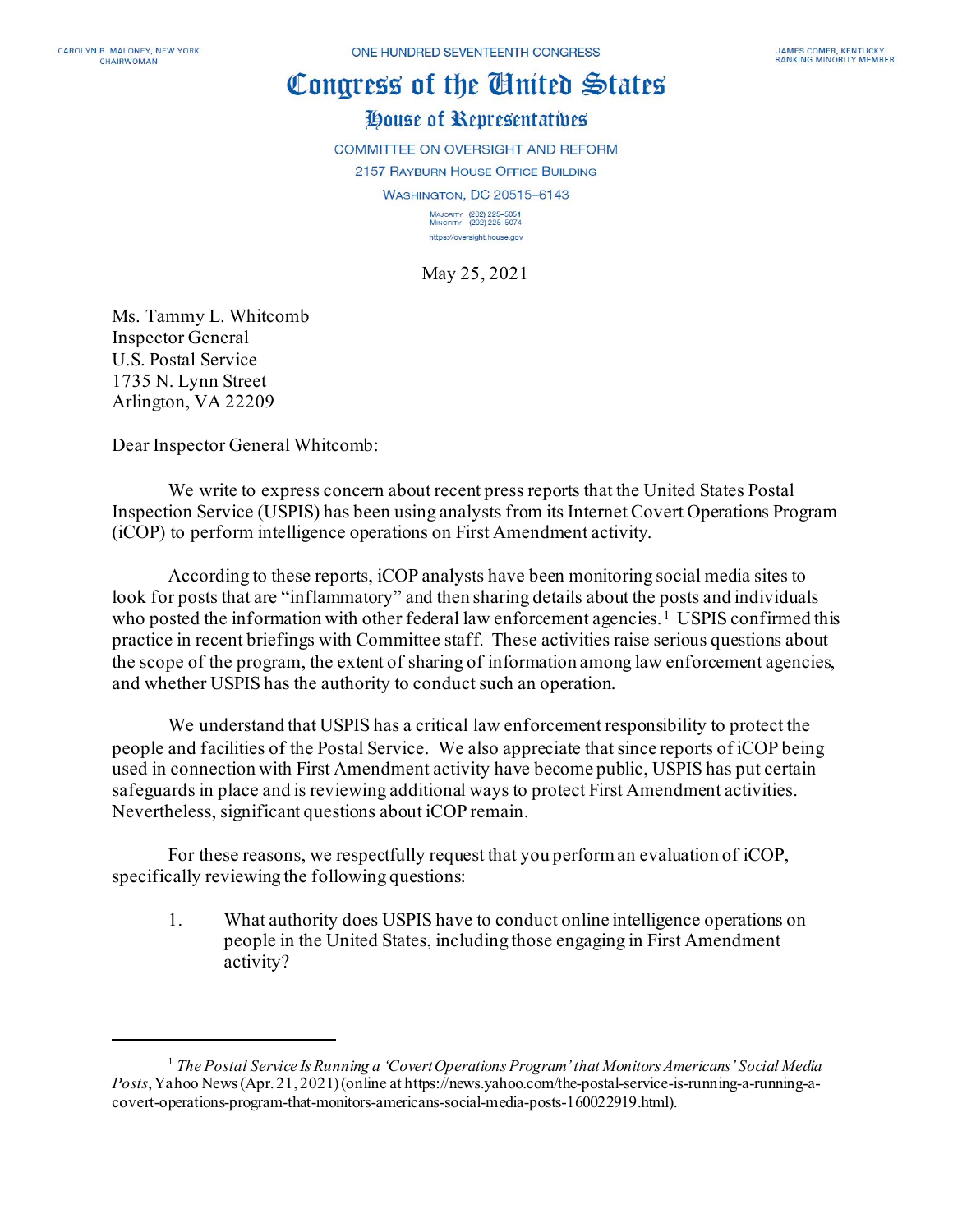## Ms. Tammy L. Whitcomb Page 2

- 2. Why was the decision made to expand iCOP beyond its original focus on drug interdiction, when was the decision made, and who approved the decision?
- 3. What impact, if any, has the decision to employ iCOP analysts to monitor First Amendment activity had on the ability of these analysts to conduct criminal investigations?
- 4. What processes or mechanisms does iCOP use to review publicly available information? For example, does iCOP employ manual searches, continuous algorithmic searches, or other methods for this type of review?
- 5. What vendor does USPIS use to search publicly available information? What information is the vendor storing about searches and results, and how is this information secured? What is the total awarded value of the contract, and what are USPIS's obligated costs under the contract? When was the contract initiated, and when does it terminate?
- 6. With which agencies and organizations has iCOP shared information related to the monitoring of First Amendment activity?
- 7. How is information related to the monitoring of First Amendment activity being shared with federal, state, and local partners?
- 8. Do iCOP analysts use facial recognition technology to identify targets and compile additional information? If so, how is this information being used?
- 9. What kind of internal controls, review, transparency, and accountability mechanisms are in place to ensure that analysts and iCOP technology are not performing improper surveillance? Are additional controls needed?
- 10. Has anyone within the Postal Service raised concerns or complaints regarding iCOP's surveillance of First Amendment activities? How were such complaints addressed?

In addition to the questions above, we ask that you review any other facets of iCOP that you deem necessary to develop a comprehensive analysis of the program and its uses.

Please inform the Committee by Friday, June 4, 2021, whether you will perform this review and provide a timeline for initiation and completion. If you have any questions, please contact Committee staff at (202) 225-5051. Thank you for your attention to this matter.